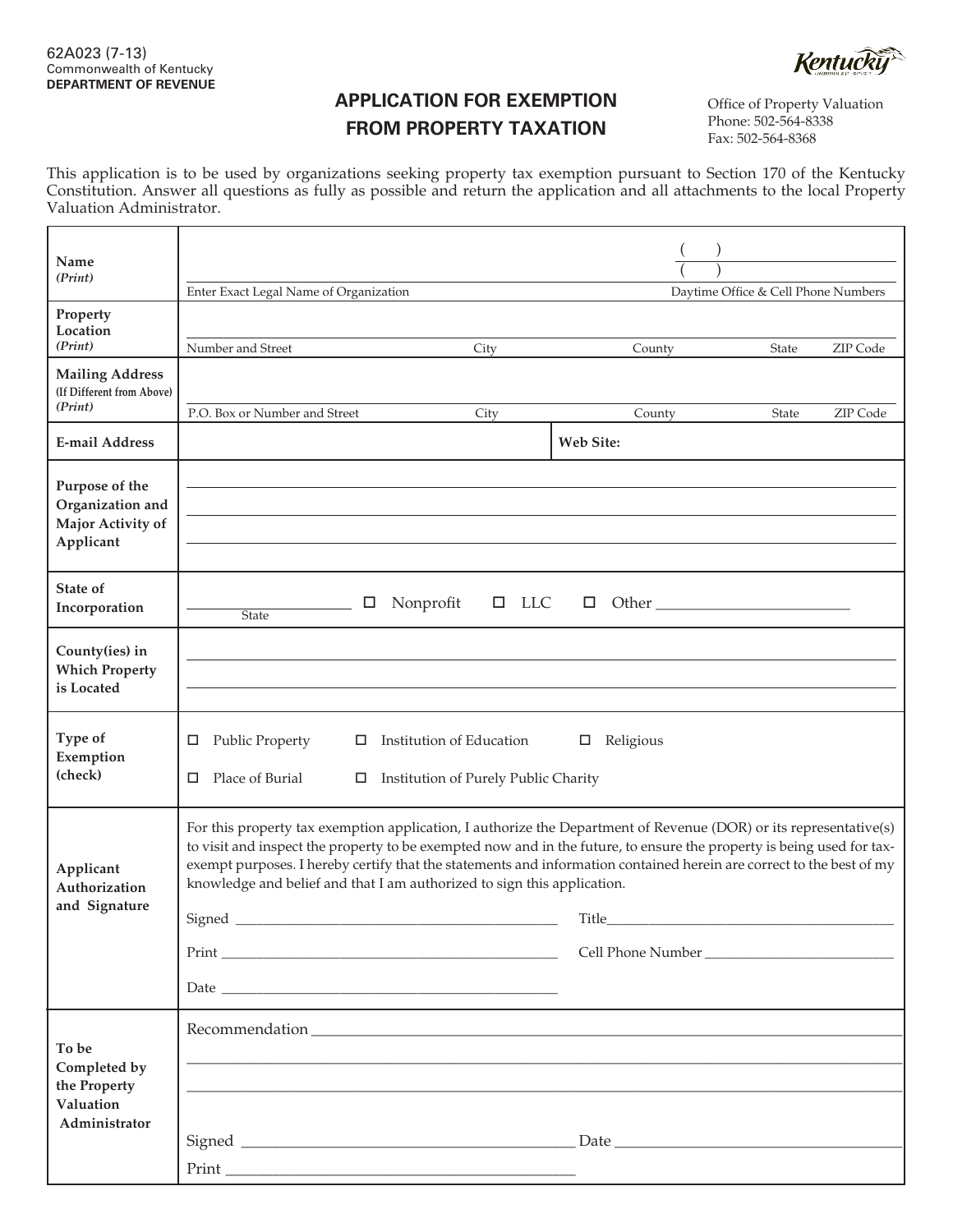- 1. Who is the legal owner of the property? (Include all owners of an interest in the property and describe their interest.)
- 2. When was the property acquired?
- 3. (a). How was the property acquired?

 **(b). Provide a copy of the deed and a copy of the property record card (if available).**

- **(c). Provide a picture of the property and buildings: "Exterior and Interior"**
- 4. (a). Has this organization previously been granted any tax exemption by the Commonwealth of Kentucky?  $\Box$  Yes  $\Box$  No (If yes, describe.)
	- (b). Has this organization previously been granted any tax exemption under Section 501 of the Internal Revenue Code?  $\Box$  Yes  $\Box$  No (If yes, attach a copy of the authorization letter.)
- **5. Attach a statement detailing compensation, if any, to the following organization members:**
	- A. Officers
	- B. Directors
	- C. Trustees
	- D. Five Highest Paid Professional Service Employees
	- E. Five Highest Paid Employees
- 6. List the names and salaries of any family members serving in any capacity in the organization.

7. List types of employees performing activities of the organization and their qualifications. Indicate which, if any, of these persons receive compensation for their activities.

- 8. (a). Is any course of instruction offered on the property?  $\Box$  Yes  $\Box$  No (If yes, describe the instruction.)
	- (b). Is it open to the public?  $\Box$  Yes  $\Box$  No Is there any charge or fee required for attendance?  $\Box$  Yes  $\Box$  No (If yes, how is the money utilized by the organization?)
- **9. Attach a resume of past activities in which the organization has participated in, present activities and future plans of the organization.**

10. Describe the current use of the property.

11. Does or will this organization limit its benefits, services or products to specific classes of persons?<br>  $\Box$  Yes  $\Box$  No (If yes, explain.)  $\Box$  No (If yes, explain.)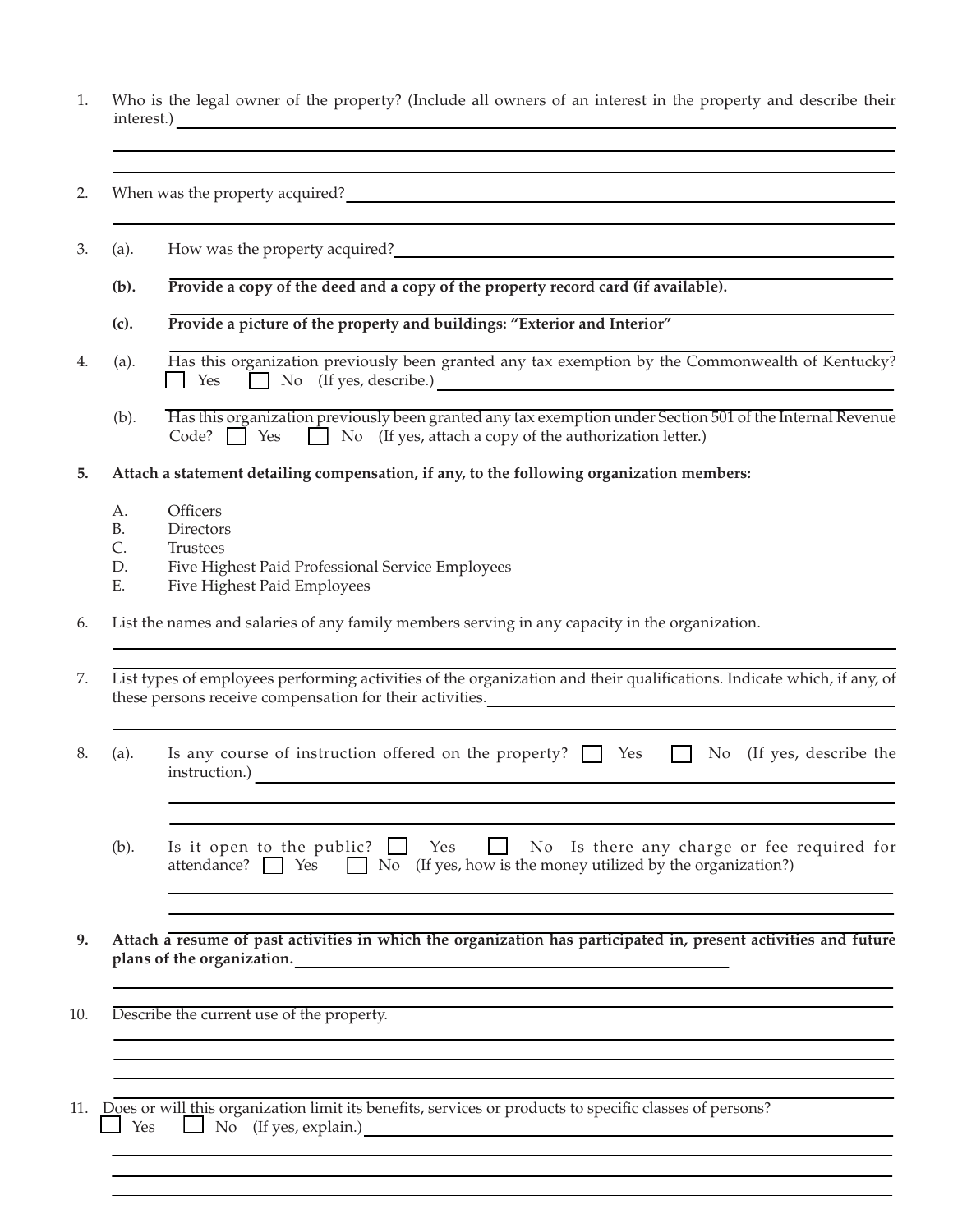| 13. |      |                                                                                                                                                                                                                                                                                                               |
|-----|------|---------------------------------------------------------------------------------------------------------------------------------------------------------------------------------------------------------------------------------------------------------------------------------------------------------------|
|     |      | Does the property produce income? $\Box$ Yes $\Box$ No (If yes, explain how the income is used.)                                                                                                                                                                                                              |
| 14. | (a). | Does the organization operate a commercial establishment? $\Box$ Yes<br>$\Box$ No (If yes, indicate the<br>names, addresses and a description of the property.)                                                                                                                                               |
|     | (b). | List Kentucky Sales and Use Tax Permit Account Number for each business that sells tangible personal<br>property.                                                                                                                                                                                             |
|     | (c). | Describe the items of all real or tangible property. (General description only.) Include the location of any real<br>property, or describe the tangible personal property.<br><u>manuscriptic and the second property</u><br>,我们也不会有一个人的人,我们也不会有一个人的人,我们也不会有一个人的人。""我们的人,我们也不会有一个人的人,我们也不会有一个人的人。""我们的人,我们也不会 |
| 15. |      | Is this organization financially supported, operated or controlled by any other organization? $\Box$ Yes<br>$\vert$ No<br>(If yes, list other organizations.)<br><u> </u>                                                                                                                                     |
| 16. |      | Describe the applicant organization's fund-raising program and explain to what extent it has been put into effect.                                                                                                                                                                                            |
|     |      | 17. List all grants received during taxable years the organization has been in existence. (Show name of contributor, date,<br>amount of grant and brief description of the nature of the grant.)                                                                                                              |
|     |      |                                                                                                                                                                                                                                                                                                               |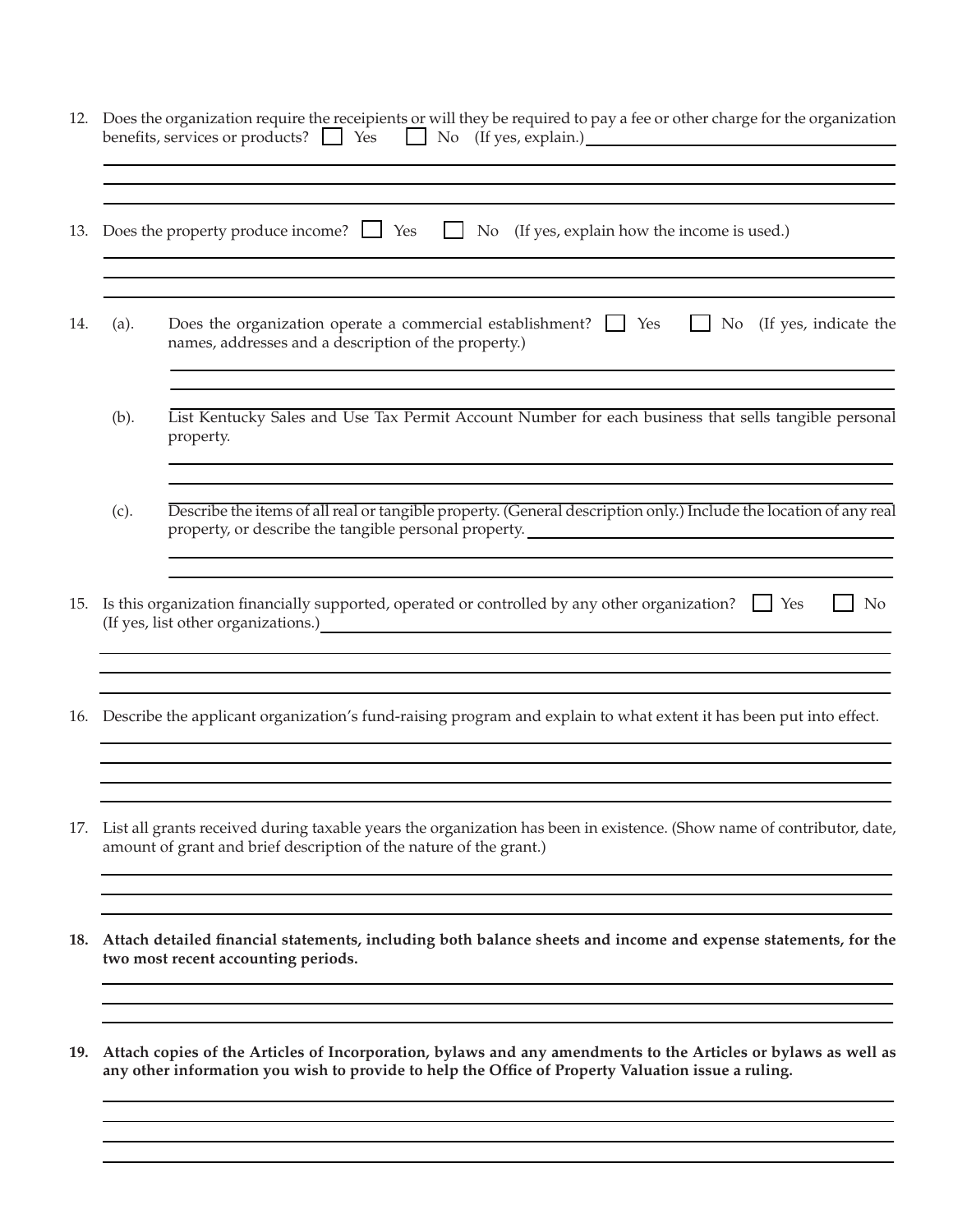*Applicants seeking an exemption for low-income housing must provide the documents requested and answer the following questions about the parcels for which an exemption is desired.*

- 20. For low-income housing applicants, provide copies of the following:
	- (a). A list of all partners, including general partners and limited partners.
	- (b). All partnership agreements.
	- (c). All current Land Use Restriction Agreements (LURAs).
- 21. Have any tax credits been awarded or applied for?  $\Box$  Yes  $\Box$  No. If yes, provide the following information:
	- (a). The project name and location of the property involved;
	- (b). The total amount of the credit and the benefiting partner; and
	- (c). The start date and end date for the tax credits.

## *Applicants seeking an exemption as a religious organization must answer the following questions about each parcel for which an exemption is desired.*

- 22. List all acreage and improvements owned by the applicant for which an exemption is desired. Include the number of acres for land and a general description of all improvements.
- 23. If multiple parcels, give a complete description of how each parcel in question 22 is being used. Examples of uses to note include: religious worship services, minister occupied parsonage, held for future development, parking, fellowship hall, leased to another entity, etc.

| 24. (a). |                                                                   |  |  | If any of the property described in question 22 is a separate parking lot or garage, is the lot or garage rented |
|----------|-------------------------------------------------------------------|--|--|------------------------------------------------------------------------------------------------------------------|
|          | out during the week? $\Box$ Yes $\Box$ No (If yes, give details.) |  |  |                                                                                                                  |

(b). Is the lot or garage essential for members to attend worship services?  $\Box$  Yes  $\Box$  No (If no, give details.)